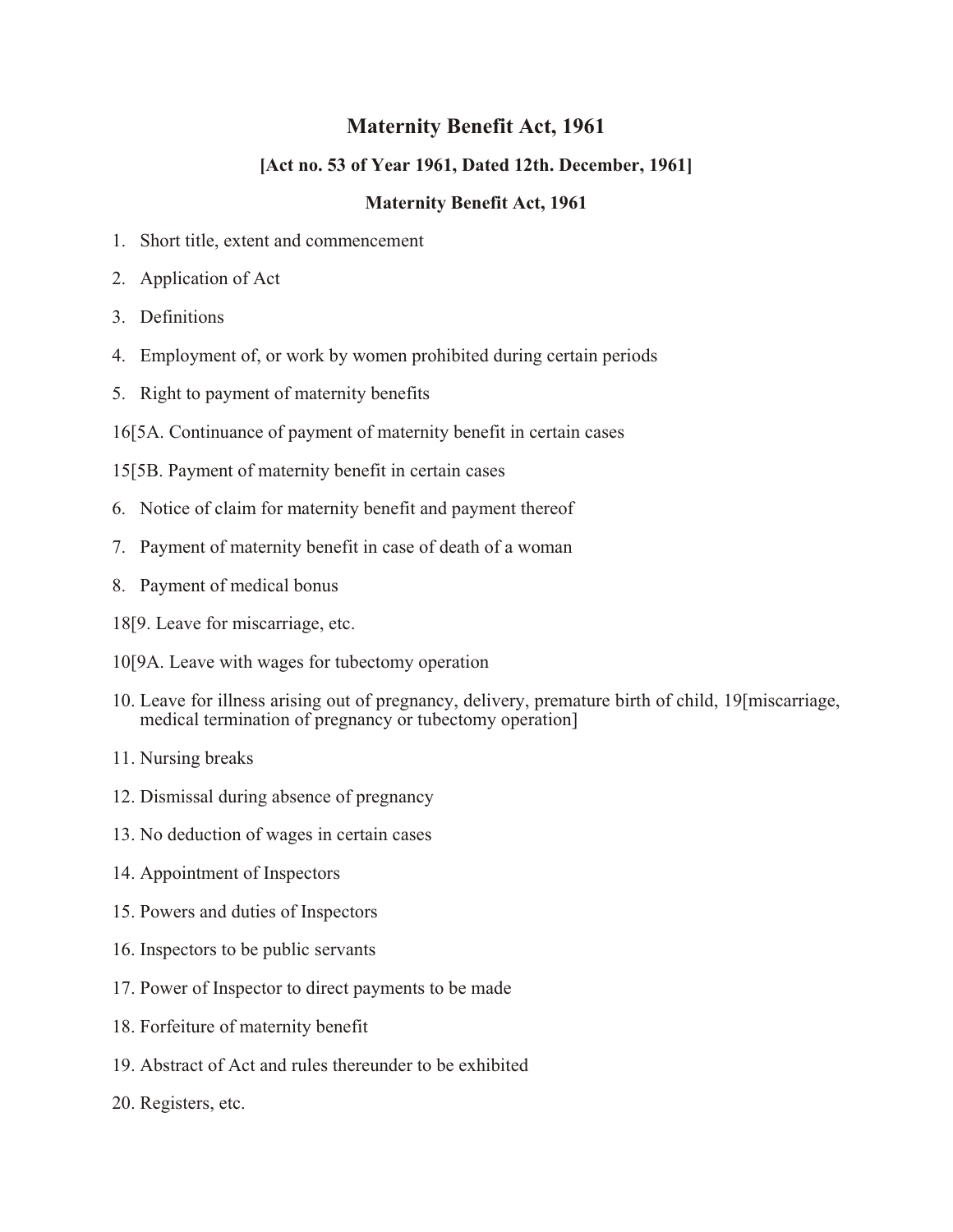- 4[21. Penalty for contravention of Act by employer
- 22. Penalty for obstructing Inspector
- 21[23. Cognizance of offences
- 24. Protection of action taken in good faith
- 25. Power of Central Government to give directions
- 26. Power to exempt establishments
- 27. Effect of laws and agreements inconsistent with this Act
- 28. Power to make rules
- 29. Amendment of Act 69 of 1951
- 30. Repeal

# Foot Notes

An Act to regulate the employment of women in certain establishments for certain period before and after child-birth and to provide for maternity benefit and certain other benefits Be it enacted by Parliament in the Twelfth Year of the Republic of India as follows: -

# **1. Short title, extent and commencement**

- (1) This Act may be called the Maternity Benefit Act, 1961.
- (2) It extends to the whole of India.  $\mathbb{I}^*$  \* \*]
- (3) It shall come into force on such date2 as may be notified in this behalf in the Official Gazette-
	- $3(2)$  in relation to mines and to any other establishment wherein persons are employed for the exhibition of equestrian, acrobatic and other performances, by the Central Government; and]
	- (b) in relation to other establishments in a State, by the State Government.

# **2. Application of Act**

 $4(1)$  It applies, in the first instance-

- (a) to every establishment being a factory, mine or plantation including any such establishment belonging to government and to every establishment wherein persons are employed for the exhibition of equestrian, acrobatic and other performances;
- (b) to every shop or establishment within the meaning of any law for the time being in force in relation to shops and establishments in a State, in which ten or more persons are employed, or were employed, on any day of the preceding twelve months:]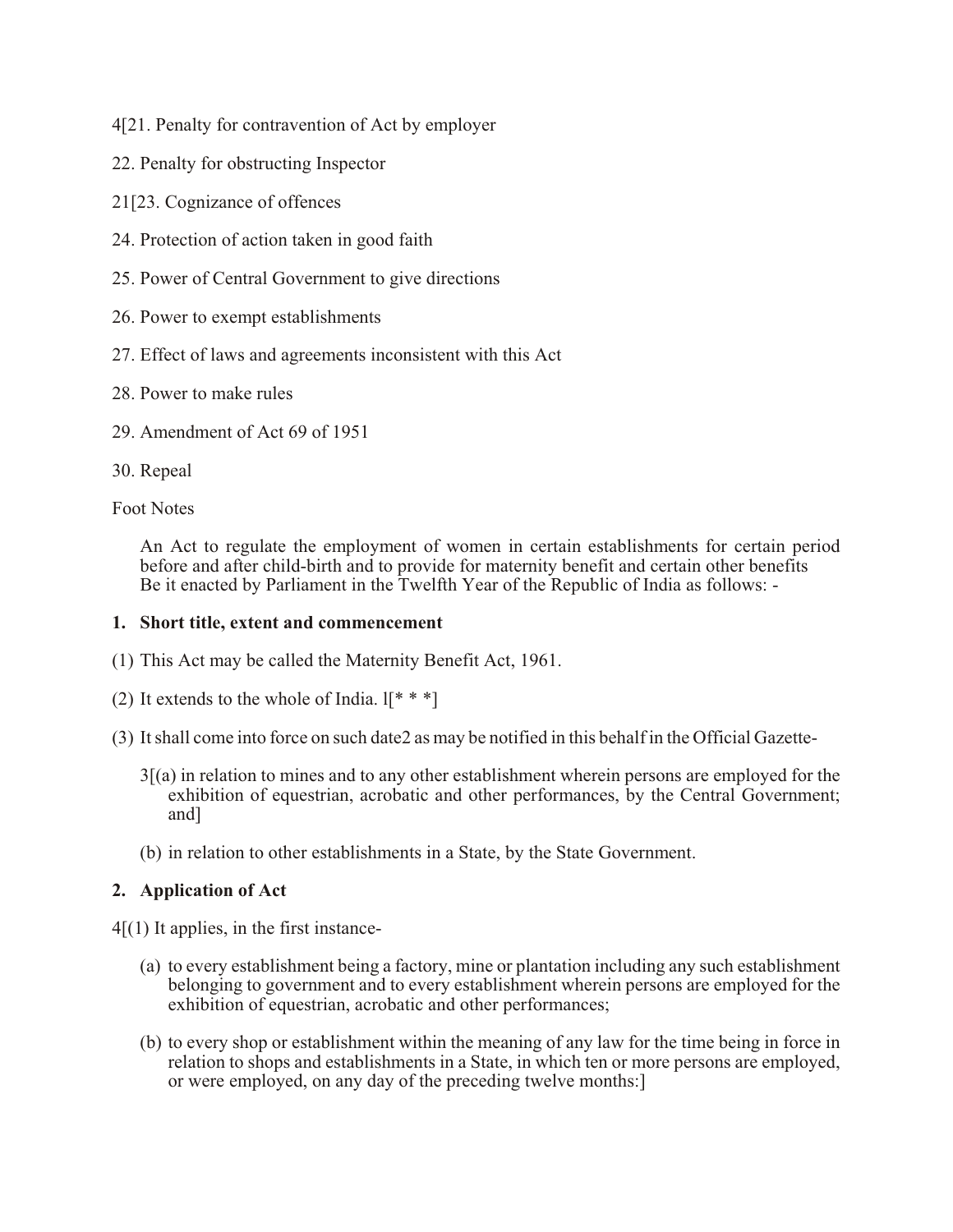PROVIDED that the State Government may, with the approval of the Central Government, after giving not less than two months' notice of its intention of so doing, by notification in the Official Gazette, declare that all or any of the provisions of this Act shall apply also to any other establishment or class of establishments, industrial, commercial, agricultural or otherwise.

(2) 5[Save as otherwise provided in 6[sections 5A and 5B] nothing contained in this Act] shall apply to any factory or other establishment to which the provisions of the Employees' State Insurance Act, 1948 (34 of 1948), apply for the time being.

# **3. Definitions**

In this Act, unless the context otherwise requires-

- (a) "appropriate government" means, in relation to an establishment being a mine, 7[or an establishment where in persons are employed for the exhibition of equestrian, acrobatic and other performances], the Central Government and in relation to any other establishment, the State Government;
- (b) "child" includes a still-born child;
- (c) "delivery" means the birth of a child;
- (d) "employer" means-
	- (i) in relation to an establishment which is under the control of the government a person or authority appointed by the government for the supervision and control of employees or where no person or authority is so appointed, the head of the department;
	- (ii) in relation to an establishment under any local authority, the person appointed by such authority for the supervision and control of employees or where no person is so appointed, the chief executive officer of the local authority;
	- (iii) in any other case, the person who, or the authority which, has the ultimate control over the affairs of the establishment and where the said affairs are entrusted to any other person whether called a manager, managing director, managing agent, or by any other name, such person;

7[(e) "establishment" means-

- (i) a factory;
- (ii) a mine;
- (iii) a plantation;
- (iv) an establishment wherein persons are employed for the exhibition of equestrian, acrobatic and other performance; 8[\*\*\*]
- 9[(iva) a shop or establishment; or]
- (v) an establishment to which the provisions of this Act have been declared under sub-section (1) of section 2 to be applicable;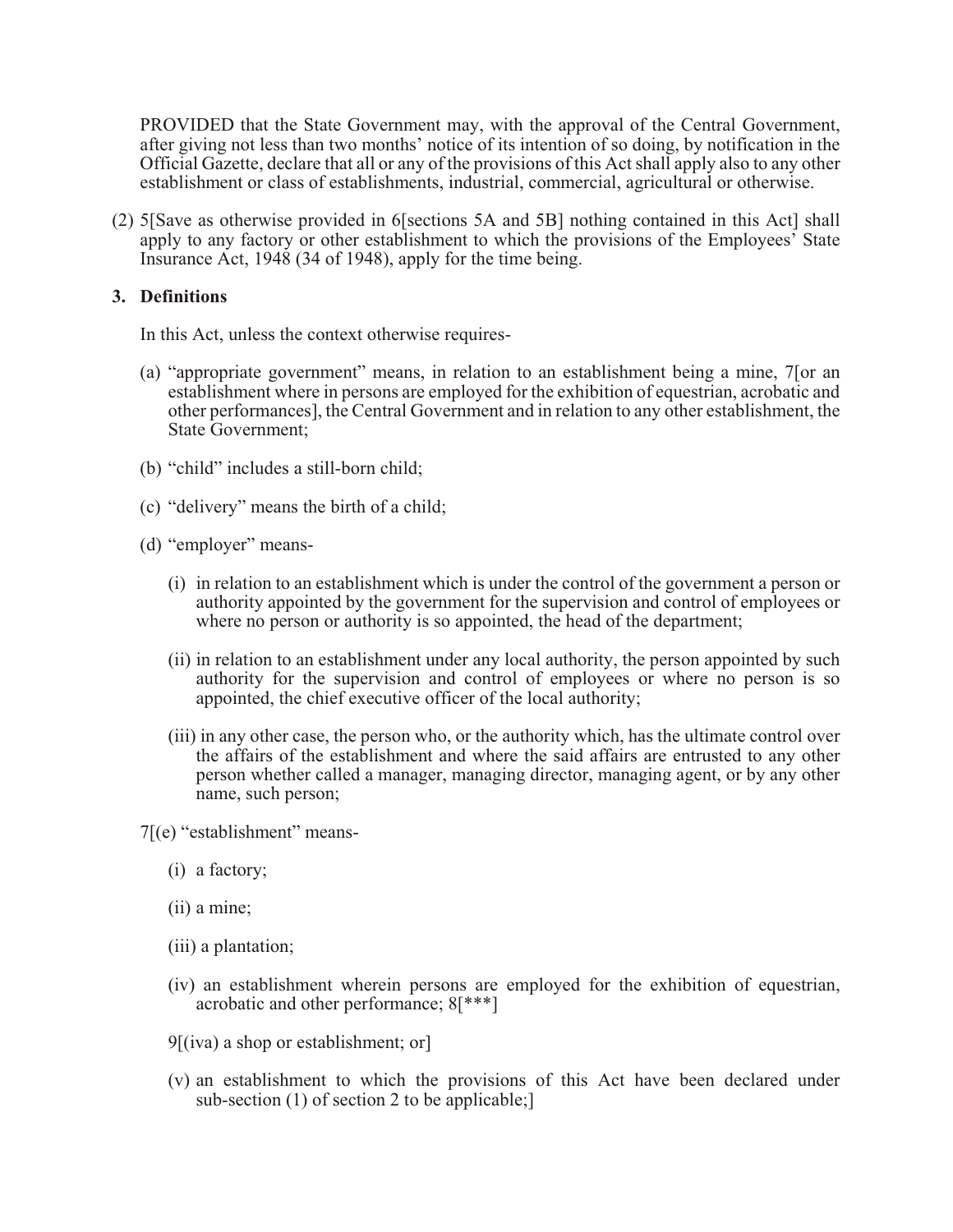- (f) "factory" means a factory as defined in clause (m) of section 2 of the Factories Act, 1948 (63 of 1948);
- (g) "inspector" means an Inspector appointed under section 14;
- (h) "maternity benefit" means the payment referred to in sub-section (1) of section 5;
- 10[(ha) "medical termination of pregnancy" means the termination of pregnancy permissible under the provisions of Medical Termination of Pregnancy Act, 1971;
- (i) "mine" means a mine as defined in clause (j) of section (2) of the Mines Act, 1952 (35 of 1952);
- (j) "miscarriage" means expulsion of the contents of a pregnant uterus at any period prior to or during the twenty-sixth week of pregnancy but does not include any miscarriage, the causing of which is punishable under the Indian Penal Code (45 of 1860);
- (k) "plantation" means a plantation as defined in clause (f) of section 2 of the Plantations Labour Act, 1951 (69 of 1951);
- (l) "prescribed" means prescribed by rule made under this Act;
- (m) "State Government", in relation to a Union territory, means the Administrator thereof;
- (n) "wages" means all remuneration paid or payable in cash to a woman, if the terms of the contract of employment, express or implied, were fulfilled and includes-
	- (1) such cash allowances (including dearness allowance and house rent allowances) as a woman is for the time being entitled to,
	- (2) incentive bonus, and
	- (3) the money value of the concessional supply of foodgrains and other articles but does not include-
		- (i) any bonus other than incentive bonus;
		- (ii) over-time earnings and any deduction or payment made on account of fines;
		- (iii) any contribution paid or payable by the employer to any pension fund or provident fund or for the benefit of the woman under any law for the time being in force; and
		- (iv) any gratuity payable on the termination of service;
- (o) "woman" means a woman employed, whether directly or through any agency, for wages in any establishment.

#### **4. Employment of, or work by women prohibited during certain periods**

(1) No employer shall knowingly employ a woman in any establishment during the six weeks immediately following the day of her delivery, 11[miscarriage or medical termination of pregnancy].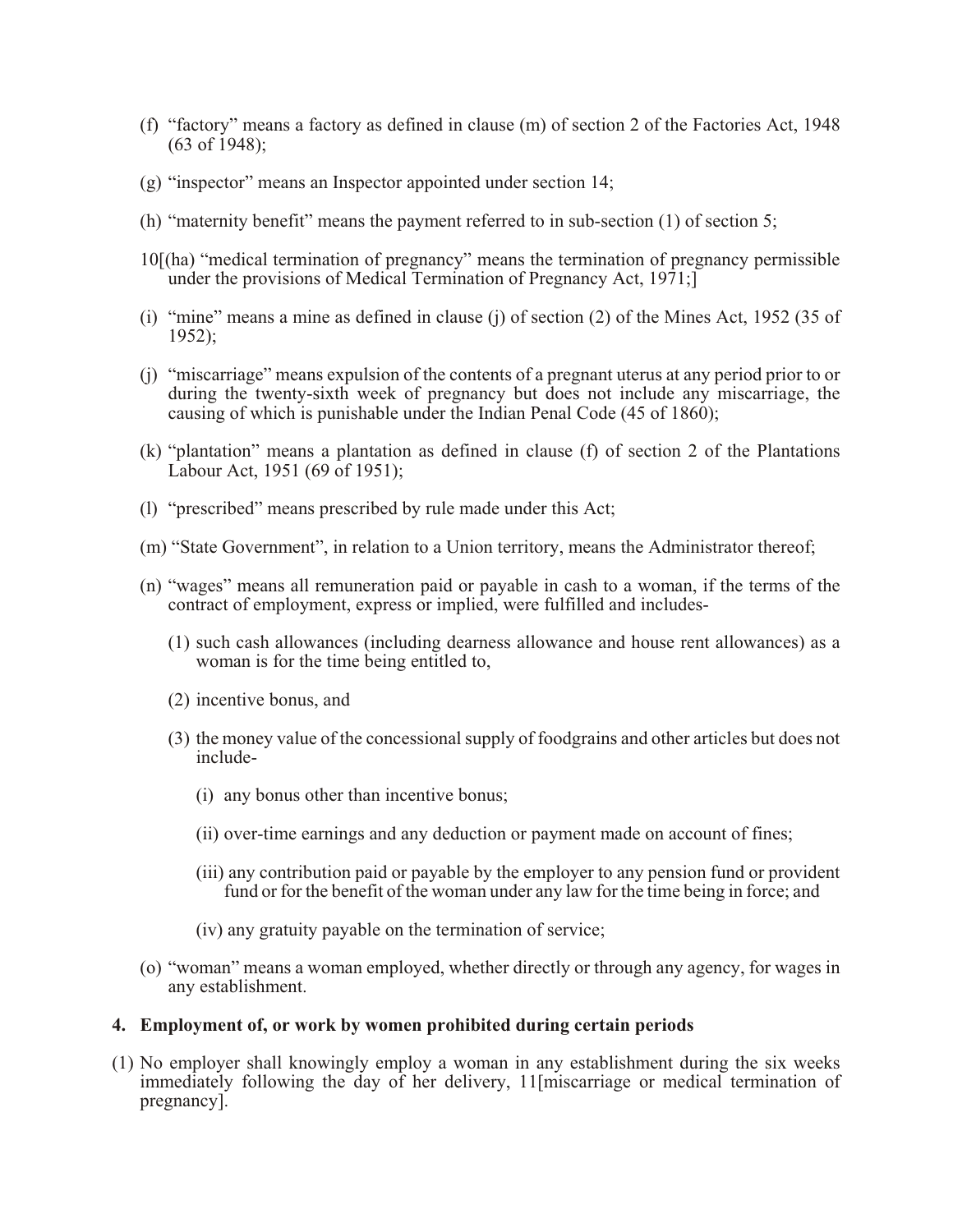- (2) No woman shall work in any establishment during the six weeks immediately following the day of her delivery 11[miscarriage or medical termination of pregnancy].
- (3) Without prejudice to the provisions of section 6, no pregnant woman shall, on a request being made by her in this behalf, be required by her employer to do during the period specified in sub-section (4) any work which is of an arduous nature or which involves long hours of standing, or which in any way is likely to interfere with her pregnancy or the normal development of the foetus, or is likely to cause her miscarriage or otherwise to adversely affect her health.
- (4) The period referred to in sub-section (3) shall be-
	- (a) the period of one month immediately preceding the period of six weeks, before the date of her expected delivery;
	- (b) any period during the said period of six weeks for which the pregnant woman does not avail of leave of absence under section 6.

#### **5. Right to payment of maternity benefits**

4[(1) Subject to the provisions of this Act, every woman shall be entitled to, and her employer shall be liable for, the payment of maternity benefit at the rate of the average daily wage for the period of her actual absence, that is to say, the period immediately preceding the day of her delivery, the actual day of her delivery and any period immediately following that day.

*Explanation:* For the purpose of this sub-section, the average daily wage means the average of the woman's wages payable to her for the days on which she has worked during the period of three calendar months immediately preceding the date from which she absents herself on account of maternity, 12[the minimum rate of wage fixed or revised under the Minimum Wages Act, 1948 (11 of 1948) or ten rupees, whichever is the highest].

(2) No woman shall be entitled to maternity benefit unless she has actually worked in an establishment of the employer from whom she claims maternity benefit, for a period of not less than 13[eighty days] in the twelve months immediately preceding the date of her expected delivery:

PROVIDED that the qualifying period of 13[eighty days] aforesaid shall not apply to a woman who has immigrated into the State of Assam and was pregnant at the time of the immigration.

*Explanation :* For the purpose of calculating under this sub-section the days on which a woman has actually worked in the establishment, 14[the days for which she has been laid off or was on holidays declared under any law for the time being in force to be holidays with wages] during the period of twelve months immediately preceding the date of her expected delivery shall be taken into account.

15[(3) The maximum period for which any woman shall be entitled to maternity benefit shall be twelve weeks of which not more than six weeks shall precede the date of her expected delivery:]

PROVIDED that where a woman dies during this period, the maternity benefit shall be payable only for the days up to and including the day of her death: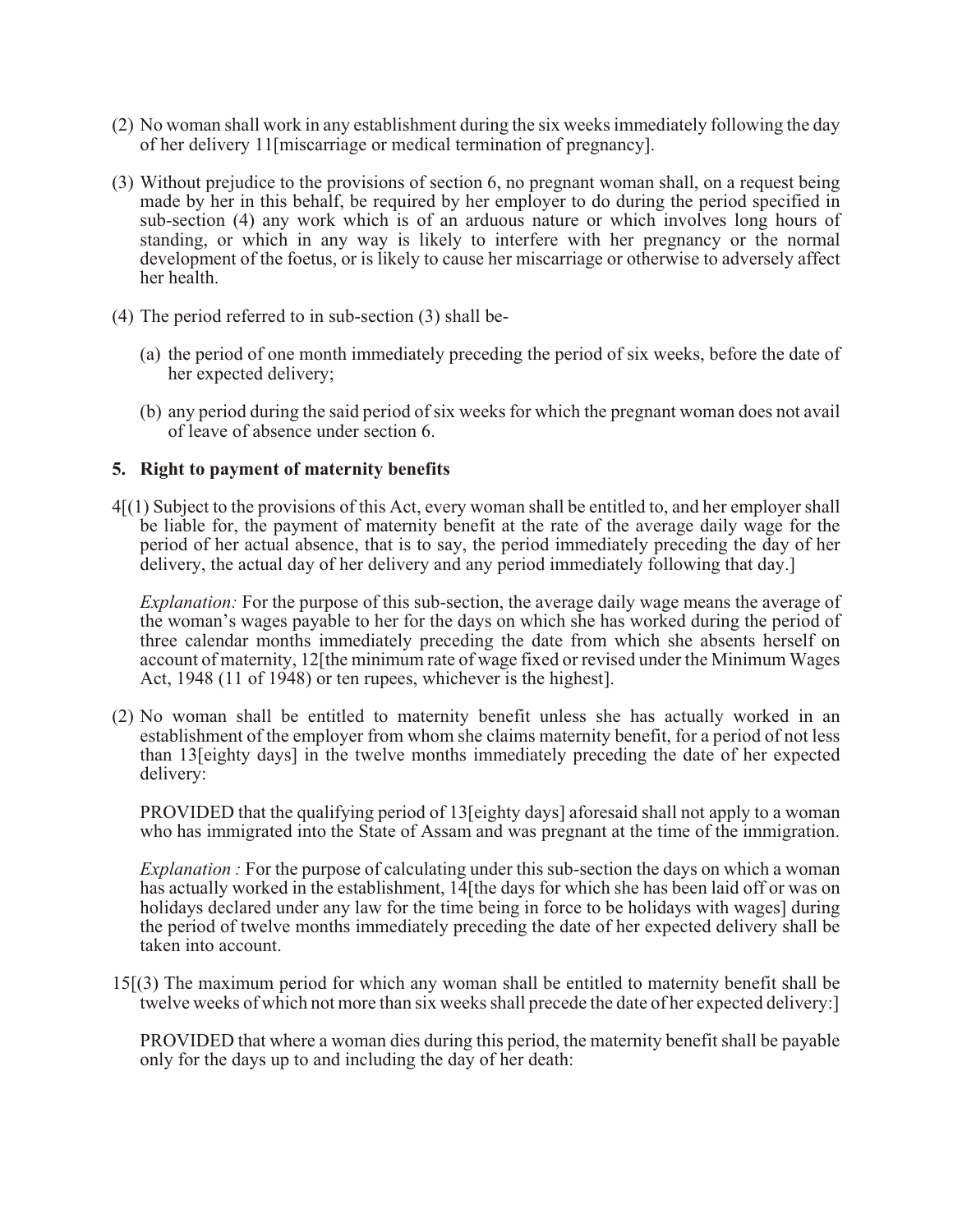15[PROVIDED FURTHER that where a woman, having been delivered of a child, dies during her delivery or during the period immediately following the date of her delivery for which she is entitled for the maternity benefit, leaving behind in either case the child, the employer shall be liable for the maternity benefit for that entire period but if the child also dies during the said period, then, for the days up to and including the date of the death of the child.]

# **16[5A. Continuance of payment of maternity benefit in certain cases**

Every woman entitled to the payment of maternity benefit under this Act shall, notwithstanding the application of the Employees' State Insurance Act, 1948 (34 of 1948), to the factory or other establishment in which she is employed, continue to be so entitled until she becomes qualified to claim maternity benefit under section 50 of that Act.]

# **15[5B. Payment of maternity benefit in certain cases**

#### Every woman-

- (a) who is employed in a factory or other establishment to which the provisions of the Employees' State Insurance Act, 1948 (34 of 1948), apply;
- (b) whose wages (excluding remuneration for over-time work) for a month exceed the amount specified in sub-clause (b) of clause (9) of section 2 of that Act; and
- (c) who fulfils the conditions specified in sub-section (2) of section 5, shall be entitled to the payment of maternity benefit under this Act.]

# **6. Notice of claim for maternity benefit and payment thereof**

- (1) Any woman employed in an establishment and entitled to maternity benefit under the provisions of this Act may give notice in writing in such form as may be prescribed, to her employer, stating that her maternity benefit and any other amount to which she may be entitled under this Act may be paid to her or to such person as she may nominate in the notice and that she will not work in any establishment during the period for which she receives maternity benefit.
- (2) In the case of a woman who is pregnant, such notice shall state the date from which she will be absent from work, not being a date earlier than six weeks from the date of her expected delivery.
- (3) Any woman who has not given the notice when she was pregnant may give such notice as soon as possible after the delivery.
- 4[(4) On receipt of the notice, the employer shall permit such woman to absent herself from the establishment during the period for which she receives the maternity benefit.]
- (5) The amount of maternity benefit for the period preceding the date of her expected delivery shall be paid in advance by the employer to the woman on production of such proof as may be prescribed that the woman is pregnant, and the amount due for the subsequent period shall be paid by the employer to the woman within forty-eight hours of production of such proof as may be prescribed that the woman has been delivered of a child.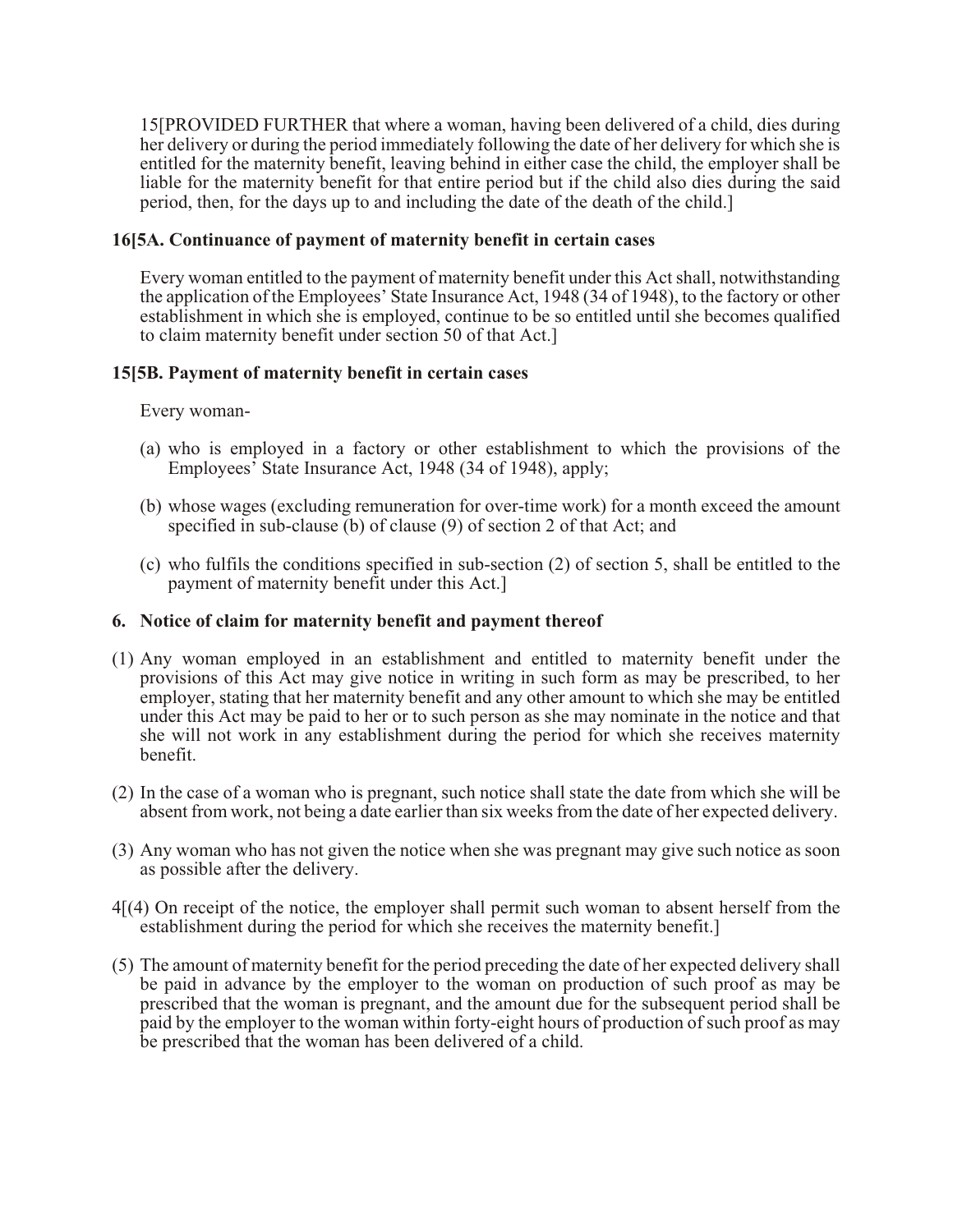(6) The failure to give notice under this section shall not disentitle a woman to maternity benefit or any other amount under this Act if she is otherwise entitled to such benefit or amount and in any such case an Inspector may either of his own motion or on an application made to him by the woman, order the payment of such benefit or amount within such period as may be specified in the order.

### **7. Payment of maternity benefit in case of death of a woman**

If a woman entitled to maternity benefit or any other amount under this Act, dies before receiving such maternity benefit or amount, or where the employer is liable for maternity benefit under the second proviso to sub-section (3) of section 5, the employer shall pay such benefit or amount to the person nominated by the woman in the notice given under section 6 and in case there is no such nominee, to her legal representative.

### **8. Payment of medical bonus**

Every woman entitled to maternity benefit under this Act shall also be entitled to receive from her employer a medical bonus, of 17[two hundred and fifty rupees], if no pre-natal confinement and post-natal care is provided for by the employer free of charge.

### **18[9. Leave for miscarriage, etc.**

In case of miscarriage or medical termination of pregnancy, a woman shall, on production of such proof as may be prescribed, be entitled to leave with wages at the rate of maternity benefit, for a period of six weeks immediately following the day of her miscarriage or, as the case may be, her medical termination of pregnancy.]

# **10[9A. Leave with wages for tubectomy operation**

In case of tubectomy operation, a woman shall, on production of such proof as may be prescribed, be entitled to leave with wages at the rate of maternity benefit for a period of two weeks immediately following the day of her tubectomy operation.]

### **10. Leave for illness arising out of pregnancy, delivery, premature birth of child, 19[miscarriage, medical termination of pregnancy or tubectomy operation]**

A woman suffering from illness arising out of pregnancy, delivery, premature birth of child, [miscarriage, medical termination of pregnancy or tubectomy operation] shall, on production of such proof as may be prescribed, be entitled, in addition to the period of absence allowed to her under section 6, or, as the case may be, under section 9, to leave with wages at the rate of maternity benefit for a maximum period of one month.

# **11. Nursing breaks**

Every woman delivered of a child who returns to duty after such delivery shall, in addition to the interval for rest allowed to her, be allowed in the course of her daily work two breaks of the prescribed duration for nursing the child until the child attains the age of fifteen months.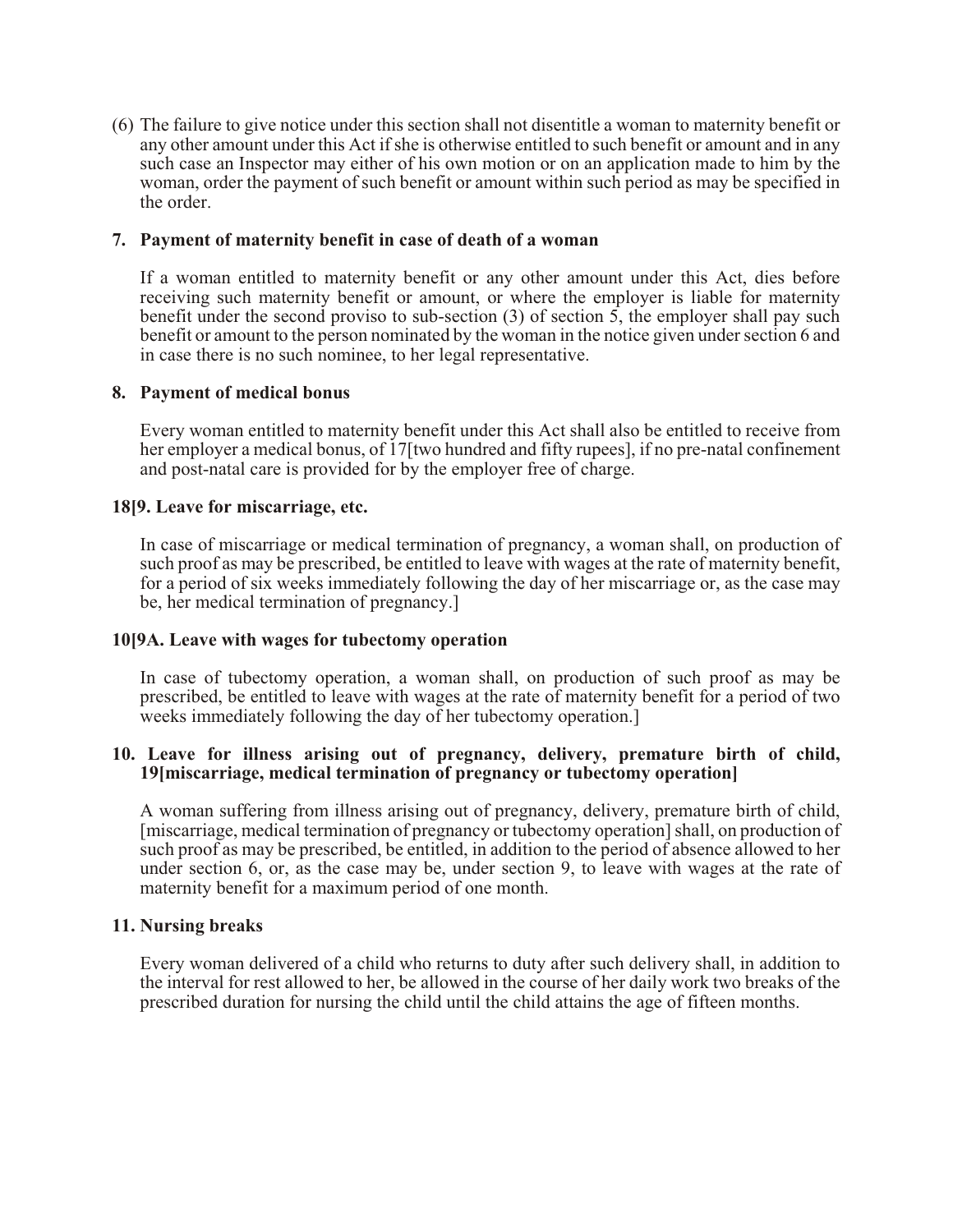# **12. Dismissal during absence of pregnancy**

- (1) When a woman absents herself from work in accordance with the provisions of this Act, it shall be unlawful for her employer to discharge or dismiss her during or on account of such absence or to give notice of discharge or dismissal on such a day that the notice will expire during such absence, or to vary to her disadvantage any of the conditions of her service.
- (2) (a) The discharge or dismissal of a woman at any time during her pregnancy, if the woman but for such discharge or dismissal would have been entitled to maternity benefit or medical bonus referred to in section 8, shall not have the effect of depriving her of the maternity benefit or medical bonus:

PROVIDED that where the dismissal is for any prescribed gross misconduct, the employer may, by order in writing communicated to the woman, deprive her of the maternity benefit or medical bonus or both.

- 4[(b) Any woman deprived of maternity benefit or medical bonus, or both, or discharged or dismissed during or on account of her absence from work in accordance with the provisions of this Act, may, within sixty days from the date on which order of such deprivation or discharge or dismissal is communicated to her, appeal to such authority as may be prescribed, and the decision of that authority on such appeal, whether the woman should or should not be deprived of maternity benefit or medical bonus, or both, or discharged or dismissed shall be final.]
- (c) Nothing contained in this sub-section shall effect the provisions contained in sub-section (1).

### **13. No deduction of wages in certain cases**

No deduction from the normal and usual daily wages of a woman entitled to maternity benefit under the provisions of this Act shall be made by reason only of-

- (a) the nature of work assigned to her by virtue of the provisions contained in sub-section (3) of section 4; or
- (b) breaks for nursing the child allowed to her under the provisions of section 11.

#### **14. Appointment of Inspectors**

The appropriate government may, by notification in the Official Gazette, appoint such officers as it thinks fit to be Inspectors for the purposes of this Act and may define the local limits of the jurisdiction within which they shall exercise their functions under this Act.

#### **15. Powers and duties of Inspectors**

An Inspector may, subject to such restrictions or conditions as may be prescribed, exercise all or any of the following powers, namely:-

(a) enter at all reasonable times with such assistants, if any, being person in the service of the government or any local or other public authority, as he thinks fit, any premises or place where women are employed or work is given to them in an establishment, for the purposes of examining any register, records and notices required to be kept or exhibited by or under this Act and require their production for inspection;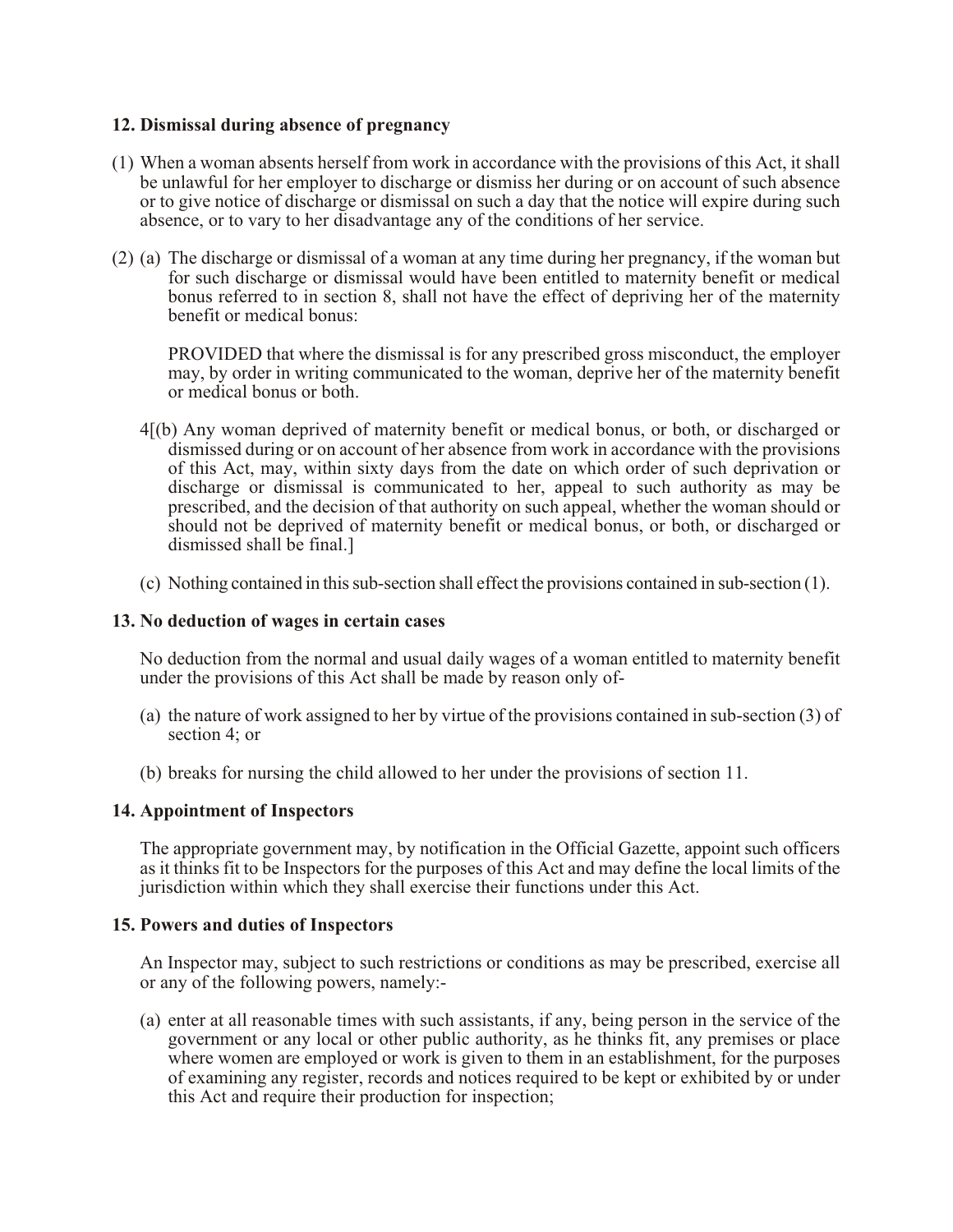(b) examine any person whom he finds in any premises or place and who, he has reasonable cause to believe, is employed in the establishment;

PROVIDED that no person shall be compelled under this section to answer any question or give any evidence tending to incriminate himself;

- (c) require the employer to give information regarding the names and addresses of women employed, payments made to them and applications or notices received from them under this Act; and
- (d) take copies of any registers and records or notices or any portions thereof.

### **16. Inspectors to be public servants**

Every Inspector appointed under this Act shall be deemed to be a public servant within the meaning of section 21 of the Indian Penal Code (45 of 1860).

### **17. Power of Inspector to direct payments to be made**

 $4[(1)$  Any woman claiming that-

- (a) maternity benefit or any other amount to which she is entitled under this Act and any person claiming that payment due under section 7 has been improperly withheld;
- (b) her employer has discharged or dismissed her during or on account of her absence from work in accordance with the provisions of this Act, may make a complaint to the Inspector.
- (2) The Inspector may, of his own motion or on receipt of a complaint referred to in sub-section (1), make an inquiry or cause an inquiry to be made and if satisfied that-
	- (a) payment has been wrongfully withheld, may direct the payment to be made in accordance with his orders:
	- (b) she has been discharged or dismissed during or on account of her absence from work in accordance with the provisions of this Act, may pass such orders as are just and proper according to the circumstances of the case.]
- (3) Any person aggrieved by the decision of the Inspector under sub-section (2) may, within thirty days from the date on which such decision is communicated to such person, appeal to the prescribed authority.
- (4) The decision of the prescribed authority where an appeal has been preferred to it under sub-section (3) or of the Inspector where no such appeal has been preferred, shall be final.
- 4[(5) Any amount payable under this section shall be recoverable by the Collector on a certificate issued for that amount by the Inspector as an arrear of land revenue.]

# **18. Forfeiture of maternity benefit**

If a woman works in any establishment after she has been permitted by her employer to absent herself under the provisions of section 6 for any period during such authorised absence, she shall forfeit her claim to the maternity benefit for such period.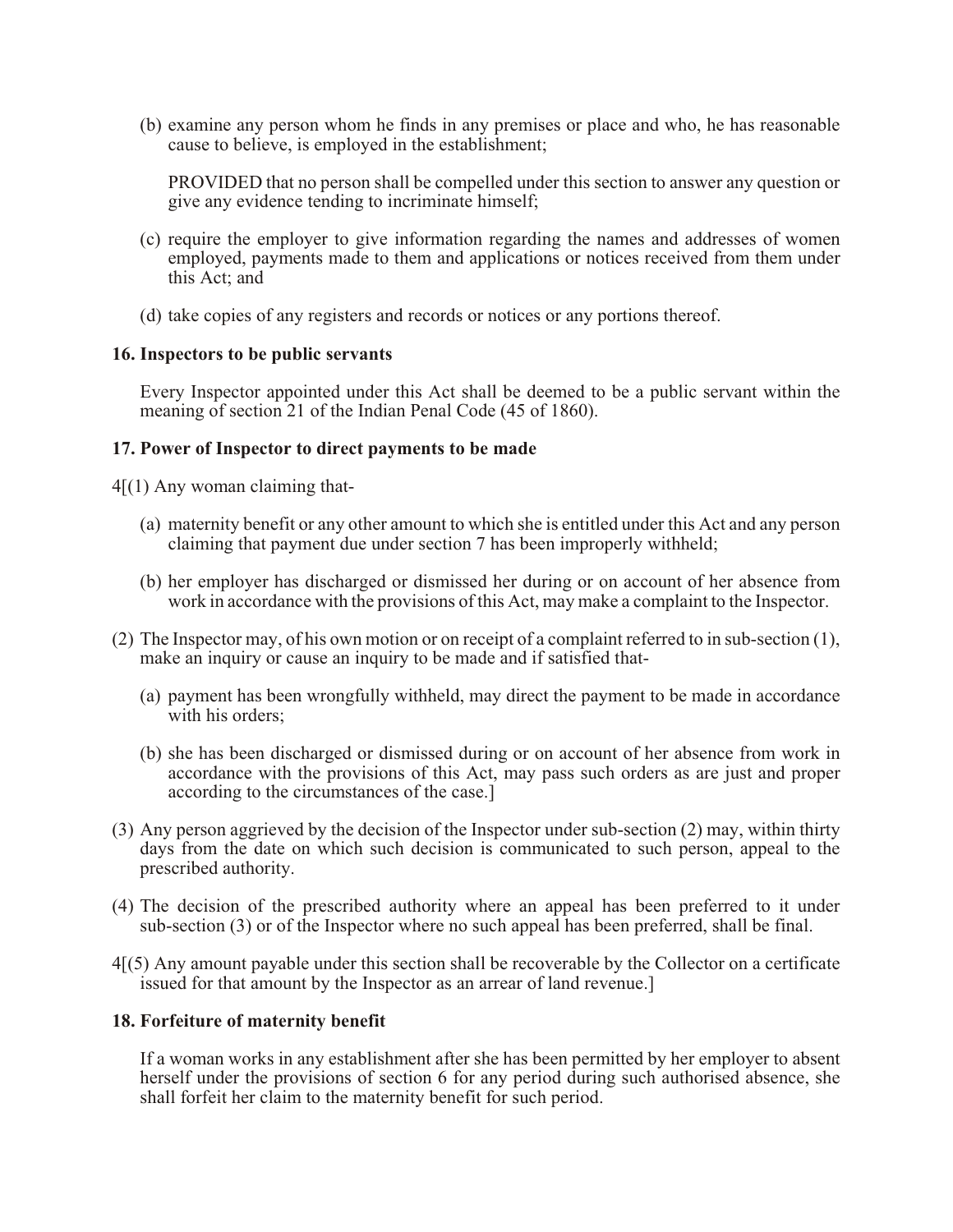### **19. Abstract of Act and rules thereunder to be exhibited**

An abstract of the provisions of this Act and the rules made thereunder in the language or languages of the locality shall be exhibited in a conspicuous place by the employer in every part of the establishment in which women are employed.

### **20. Registers, etc.**

Every employer shall prepare and maintain such registers, records and muster-rolls and in such manner as may be prescribed.

# **4[21. Penalty for contravention of Act by employer**

(1) If any employer fails to pay any amount of maternity benefit to a woman entitled under this Act or discharges or dismisses such woman during or on account of her absence from work in accordance with the provisions of this Act, he shall be punishable with imprisonment which shall not be less than three months but which may extend to one year and with fine which shall not be less than two thousand rupees but which may extend to five thousand rupees:

PROVIDED that the court may, for sufficient reasons to be recorded in writing, impose a sentence of imprisonment for a lesser term or fine only in lieu of imprisonment.

(2) If any employer contravenes the provisions of this Act or the rules made thereunder, he shall, if no other penalty is elsewhere provided by or under this Act for such contravention, be punishable with imprisonment which may extend to one year, or with fine which may extend to five thousand rupees, or with both:

PROVIDED that where the contravention is of any provision regarding maternity benefit or regarding payment of any other amount and such maternity benefit or amount has not already been recovered, the court shall, in addition, recover such maternity benefit or amount as if it were a fine and pay the same to the person entitled thereto.]

# **22. Penalty for obstructing Inspector**

Whoever fails to produce on demand by the Inspector any register or document in his custody kept in pursuance of this Act or the rules made thereunder or conceals or prevents any person from appearing before or being examined by an Inspector shall be punishable with imprisonment which may extend to 20[one year], or with fine which may extend to five thousand rupees, or with both.

# **21[23. Cognizance of offences**

- (1) Any aggrieved woman, an office-bearer of a trade union registered under the Trade Unions Act, 1926 (16 of 1926) of which such woman is a member or a voluntary organisation registered under the Societies Registration Act, 1860 (21 of 1860) or an Inspector, may file a complaint regarding the commission of an offence under this Act in any court of competent jurisdiction and no such complaint shall be filed after the expiry of one year from the date on which the offence is alleged to have been committed.
- (2) No court inferior to that of a Metropolitan Magistrate or a Magistrate of the first class shall try any offence under this Act.]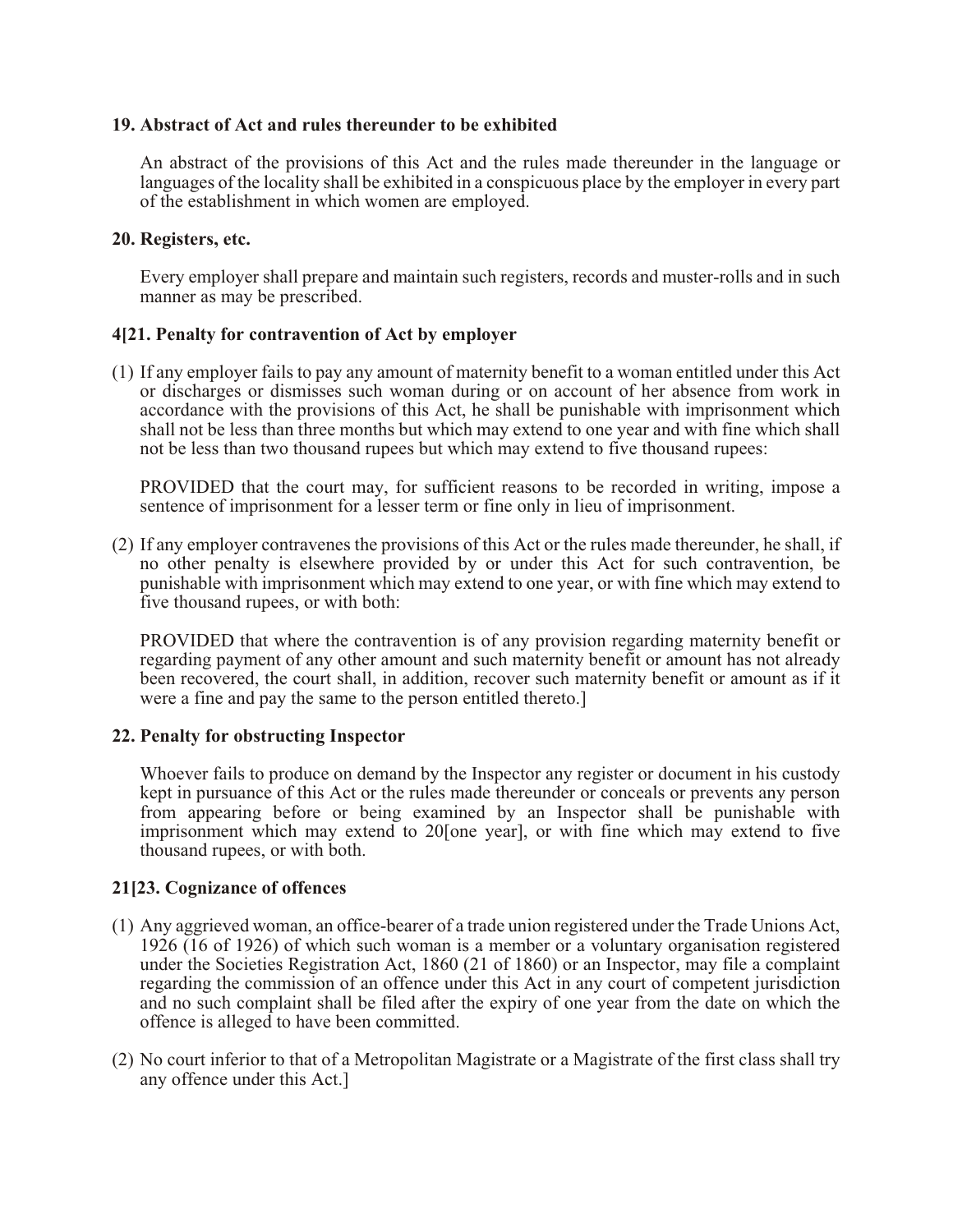# **24. Protection of action taken in good faith**

No suit, prosecution or other legal proceedings shall lie against any person for anything which is in good faith done or intended to be done in pursuance of this Act or of any rule or order made thereunder.

# **25. Power of Central Government to give directions**

The Central Government may give such directions as it may deem necessary to a State Government regarding the carrying into execution of the provisions of this Act and the State Government shall comply with such directions.

### **26. Power to exempt establishments**

If the appropriate government is satisfied that having regard to an establishment or a class of establishments providing for the grant of benefits which are not less favourable than those provided in this Act, it is necessary so to do, it may, by notification in the Official Gazette, exempt, subject to such conditions and restrictions, if any, as may be specified in the notification, the establishment or class of establishments from the operation of all or any of the provisions of this Act or of any rule made thereunder.

### **27. Effect of laws and agreements inconsistent with this Act**

(1) The provisions of this Act shall have effect notwithstanding anything inconsistent therewith contained in any other law or in the terms of any award, agreement or contract of service, whether made before or after the coming into force of this Act:

PROVIDED that where under any such award, agreement, contract of service or otherwise, a woman is entitled to benefits in respect of any matter which are more favourable to her than those to which she would be entitled under this Act, the woman shall continue to be entitled to the more favourable benefits in respect of that matter, notwithstanding that she is entitled to receive benefits in respect of other matters under this Act.

(2) Nothing contained in this Act shall be construed to preclude a woman from entering into an agreement with her employer for granting her rights or privileges in respect of any matter which are more favourable to her than those to which she would be entitled under this Act.

#### **28. Power to make rules**

- (1) The appropriate government may, subject to the condition of previous publication and by notification in the Official Gazette, make rules for carrying out the purpose of this Act.
- (2) In particular, and without prejudice to the generality of the foregoing power, such rules may provide for-
	- (a) the preparation and maintenance of registers, records and muster-rolls;
	- (b) the exercise of powers (including the inspection of establishments) and the performance of duties by Inspectors for the purposes of this Act;
	- (c) the method of payment of maternity benefit and other benefits under this Act insofar as provision has not been made therefor in this Act;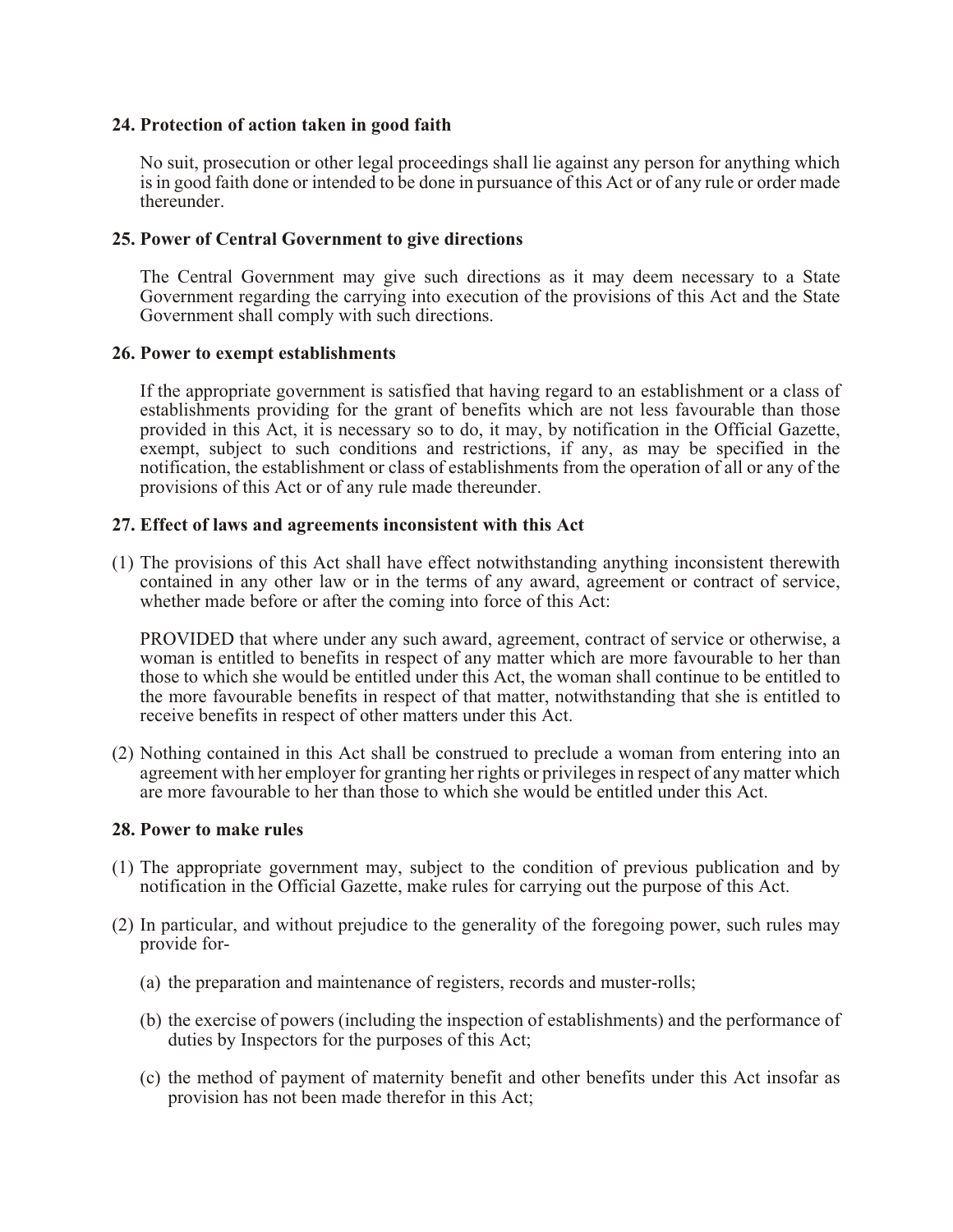- (d) the form of notices under section 6;
- (e) the nature of proof required under the provisions of this Act;
- (f) the duration of nursing breaks referred to in section 11;
- (g) acts which may constitute gross misconduct for purposes of section 12;
- (h) the authority to which an appeal under clause (b) of sub-section (2) of section 12 shall lie; the form and manner in which such appeal may be made and the procedure to be followed in disposal thereof;
- (i) the authority to which an appeal shall lie against the decision of the Inspector under section 17; the form and manner in which such appeal may be made and the procedure to be followed in disposal thereof;
- (j) the form and manner in which complaints may be made to Inspectors under sub-section (1) of section 17 and the procedure to be followed by them when making inquiries or causing inquiries to be made under sub-section (2) of that section;
- (k) any other matter which is to be, or may be prescribed.
- 3[(3) Every rule made by the Central Government under this section shall be laid as soon as may be after it is made, before each House of Parliament while it is in session for a total period of thirty days which may be comprised in one session or in two or more successive sessions and if, before the expiry of the session immediately following the session or the successive sessions, aforesaid both Houses agree in making any modification in the rule or both Houses agree that the rule should not be made, the rule shall thereafter have effect only in such modified form or be of no effect, as the case may be; so, however, that any such modification or annulment shall be without prejudice to the validity of anything previously done under that rule.]

#### **29. Amendment of Act 69 of 1951**

In section 32 of the Plantations Labour Act, 1951-

- (a) in sub-section (1), the letter and brackets "(a)" before the words "in the case of sickness", the word "and" after the words "sickness allowances" and clause (b) shall be omitted;
- (b) in sub-section (2), the words "or maternity" shall be omitted.

#### **30. Repeal**

On the application of this Act-

- (i) to mines, the Mines Maternity Benefit Act, 1941 (19 of 1941); and
- (ii) to factories situate in the Union territory of Delhi, Bombay Maternity Benefit Act, 1929 (Bombay Act VII of 1929); as in force in that territory, shall stand repealed.